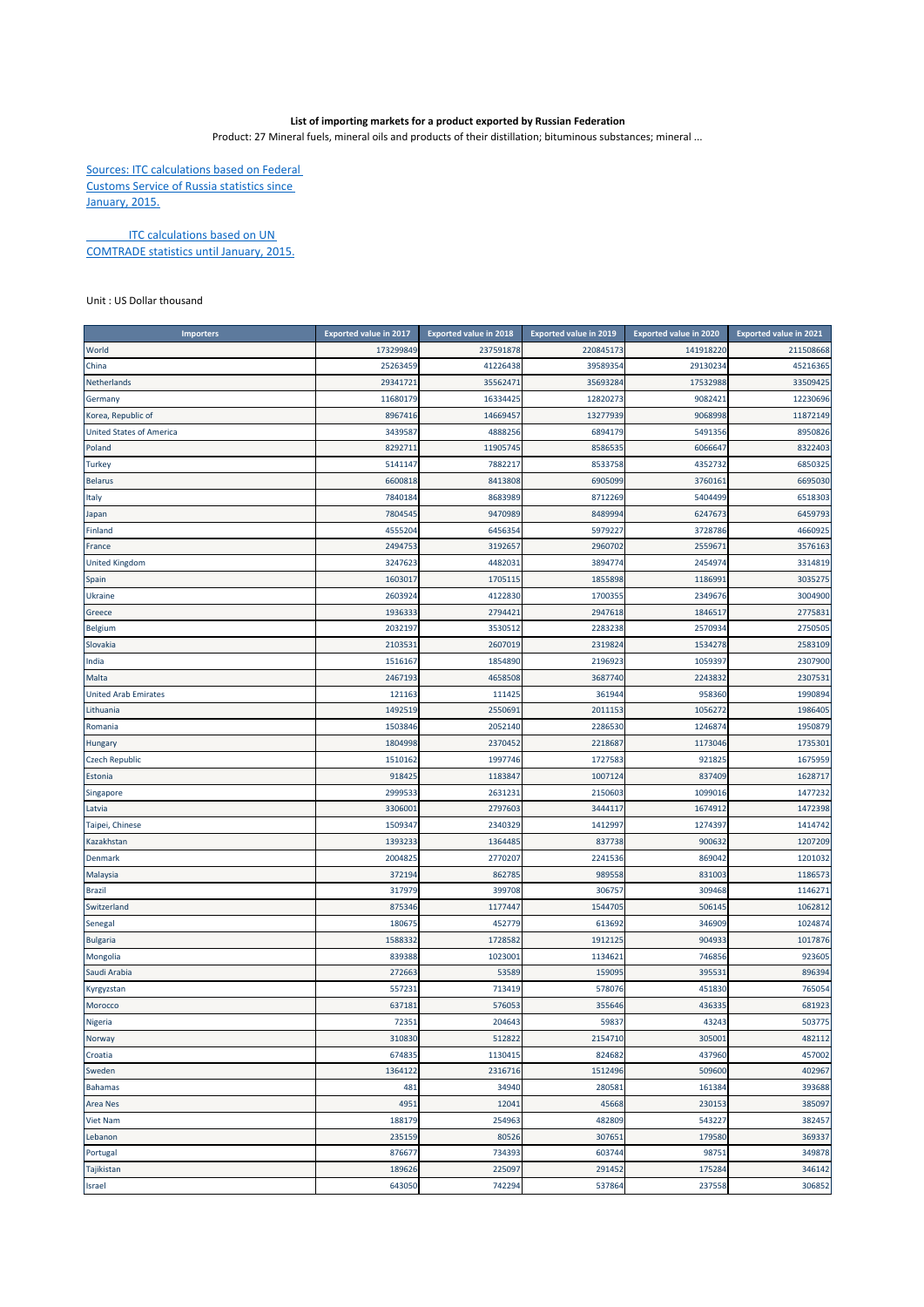| Uzbekistan                   | 384457         | 388295      | 241459 | 415450 | 305942 |
|------------------------------|----------------|-------------|--------|--------|--------|
| Saint Lucia                  | 31048          | 0           | 0      |        | 285020 |
| Georgia                      | 237957         | 286998      | 350844 | 242686 | 266845 |
| <b>Togo</b>                  | 48848          | 182373      | 391400 | 257479 | 256166 |
| Armenia                      | 128069         | 170083      | 203128 | 173396 | 251144 |
| Ecuador                      | 7703           | 159952      | 264019 | 6038   | 245438 |
| Ireland                      | 171320         | 495332      | 308824 | 130754 | 237644 |
| Gibraltar                    | 557839         | 148426      | 128004 | 597807 | 196158 |
| Indonesia                    | 10915          | 115633      | 224547 | 162061 | 156099 |
| Egypt                        | 407300         | 764300      | 308995 | 162504 | 141060 |
| Iraq                         | 8645           | 9309        | 9823   | 483    | 129812 |
| Cameroon                     | 944            | 617         | 1033   | 19789  | 126967 |
| Canada                       | 24466          | 252507      | 528467 | 41489  | 88753  |
| Thailand                     | 310670         | 258781      | 256825 | 93459  | 82630  |
| Azerbaijan                   | 51789          | 75039       | 228878 | 8320   | 73525  |
| Slovenia                     | 19899          | 28389       | 392851 | 320310 | 71208  |
|                              | 75509          | 119935      | 90988  | 47647  | 70600  |
| Moldova, Republic of         |                |             |        |        |        |
| South Africa                 | 2132           | 2637        | 21426  | 58678  | 62133  |
| Hong Kong, China             | 11541          | 14360       | 108899 | 15593  | 48650  |
| Libya, State of              | 3990           | 7747        | 13401  | 1222   | 47969  |
| Albania                      | 4313           | 41643       | 19491  | 54489  | 42098  |
| New Zealand                  | 75694          | 18055       | 178176 | 250406 | 41179  |
| <b>Barbados</b>              | $\overline{0}$ | $\mathbf 0$ | 675    |        | 38159  |
| Yemen                        | 3278           | 4930        | 51957  | 3331   | 32364  |
| Paraguay                     | $\overline{0}$ | 550         | 5934   | 2230   | 30480  |
| Pakistan                     | 3080           | 40784       | 5500   | 53817  | 28381  |
| Bangladesh                   | 7876           | 26444       | 17252  | 9423   | 27888  |
| Philippines                  | 89487          | 314484      | 151885 | 181416 | 27474  |
| Mexico                       | 11527          | 19948       | 138146 | 2123   | 26934  |
| Chile                        | 28942          | 60095       | 40231  | 19916  | 25154  |
| Argentina                    | 13177          | 311114      | 244860 | 312:   | 22738  |
| Peru                         | 4128           | 53126       | 53167  | 23655  | 22154  |
| Australia                    | 9558           | 19680       | 25982  | 17967  | 21039  |
| Sri Lanka                    | 614            | 3126        | 13349  | 1557   | 19402  |
| <b>Cyprus</b>                | 19867          | 493382      | 622174 | 189019 | 17781  |
| Colombia                     | 307610         | 130299      | 43346  | 5061   | 15342  |
| Serbia                       | 13520          | 22579       | 11649  | 8016   | 15034  |
| Panama                       | 465            | 12150       | 11273  | 1911   | 10676  |
| Algeria                      | 10340          | 359082      | 487366 | 50923  | 10538  |
| Tunisia                      | 18481          | 382985      | 341406 | 138728 | 10315  |
| Uruguay                      | 3188           | 201         | 2006   | 2790   | 9631   |
| Austria                      | 4081           | 18667       | 11329  | 5882   | 8693   |
| Jordan                       | 2079           | 2519        | 3236   | 6192   | 8629   |
| Afghanistan                  | 101108         | 37328       | 40156  | 31228  | 6763   |
| Kenya                        | 4132           | 6382        | 4302   | 3312   | 5699   |
| Benin                        | 338            | 3859        | 2191   | 4402   | 5656   |
| Oman                         | 3685           | 46743       | 126606 | 48559  | 5257   |
| Djibouti                     | 314            | 4411        | 154    | 379    | 4588   |
| Tanzania, United Republic of | 2080           | 3334        | 2682   | 2934   | 4270   |
| Turkmenistan                 | 6316           | 5674        | 5475   | 6902   | 4140   |
| <b>Faroe Islands</b>         | 9170           | 4754        | 3988   | 3004   | 3604   |
| Bahrain                      | 0              | 38434       | 23153  | 2907   | 3312   |
| Cambodia                     | 139            | 2209        | 90     | 97     | 2929   |
| Angola                       | 4310           | 5126        | 975    | 2570   | 2839   |
|                              | 223            | 369         | 404    | 1645   | 2532   |
| Congo<br>Brunei Darussalam   | 0              | 0           | 1007   | 70364  | 2447   |
|                              |                |             |        |        |        |
| Mauritania                   | 582            | 1751        | 1217   | 1368   | 2260   |
| Iceland                      | 3092           | 4569        | 4797   | 1546   | 2230   |
| Honduras                     | 1734           | 1566        | 552    | 613    | 2190   |
| Mozambique                   | 3150           | 5333        | 1985   | 1852   | 2086   |
| Guatemala                    | 2429           | 3020        | 2877   | 1882   | 1916   |
| Guinea                       | 150            | 1846        | 1649   | 1607   | 1788   |
| Qatar                        | 545            | 945         | 1638   | 1739   | 1637   |
| Sudan                        | 2909           | 7012        | 2904   | 2708   | 1586   |
| Ghana                        | 69919          | 4299        | 20288  | 3597   | 1298   |
| Côte d'Ivoire                | 1047           | 1570        | 1405   | 1004   | 1291   |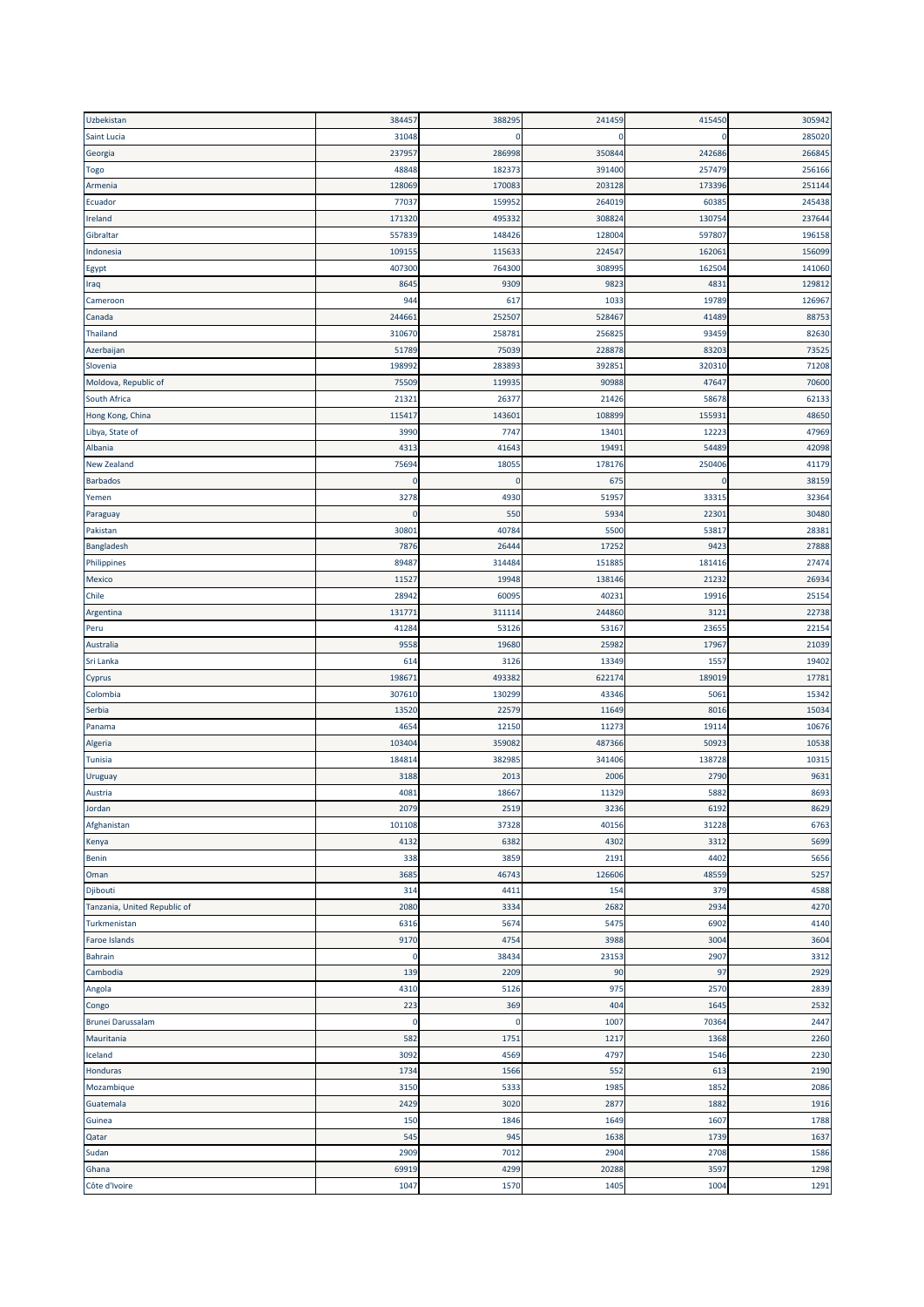| <b>El Salvador</b>                        | 890            | 745            | 1679         | $\mathbf 0$  | 1216 |
|-------------------------------------------|----------------|----------------|--------------|--------------|------|
| Costa Rica                                | 2582           | 16159          | 1020         | 1519         | 1089 |
|                                           |                |                |              |              |      |
| Liberia                                   | 61             | 498            | 280          | 290          | 950  |
| Kuwait                                    | 859            | 280            | 223          | 1369         | 911  |
| Nicaragua                                 | 182            | 1006           | 1152         | 915          | 898  |
| <b>Dominican Republic</b>                 | 763            | 47564          | 59076        | 981          | 803  |
| Congo, Democratic Republic of the         | $\overline{0}$ | 332            | 0            | 37           | 671  |
| French Southern and Antarctic Territories | 0              | 0              | 0            | -0           | 499  |
|                                           |                |                |              |              |      |
| Uganda                                    | $\mathbf{0}$   | $\mathbf{0}$   | $\mathbf{0}$ | $\Omega$     | 491  |
| Palestine, State of                       | 145            | 363            | 117          | 185          | 481  |
| Macedonia, North                          | 3223           | 1547           | 283          | 22           | 479  |
| Madagascar                                | 0              | $\Omega$       | 277          | 158          | 411  |
| Gabon                                     | $\mathbf{0}$   | 3269           | 19           | 173          | 374  |
| Guyana                                    | 0              | 178            | $\mathbf 0$  | 196          | 340  |
| Mali                                      | $\Omega$       | r.             | 462          | 371          | 332  |
|                                           |                |                |              |              |      |
| Kiribati                                  | 0              | 0              | 0            | -0           | 327  |
| <b>Maldives</b>                           | 6              | 12             | $\mathbf 0$  |              | 312  |
| Rwanda                                    | 0              | 0              | -1           | n            | 305  |
| Curaçao                                   | $\Omega$       | 493488         | 38978        | 102          | 281  |
| Jamaica                                   | 3846           | 1783           | 1093         | 1288         | 265  |
| Myanmar                                   | 4213           | 9254           | 56591        | 357          | 259  |
| <b>New Caledonia</b>                      | 0              | 2499           | 4494         | 3357         | 255  |
|                                           |                |                |              |              |      |
| Suriname                                  | 0              | 30             | 152          | 446          | 207  |
| Eritrea                                   | 0              | 0              | 0            |              | 175  |
| <b>Burkina Faso</b>                       |                |                | 80           | 184          | 82   |
| Gambia                                    | $\Omega$       | 0              | 0            | c            | 78   |
| Bosnia and Herzegovina                    | 344            | 62             | 178          | 83           | 69   |
| Seychelles                                | $\mathbf 0$    | 1              | 0            |              | 62   |
|                                           |                |                |              |              |      |
| Nepal                                     | 0              | 68             | 179          | 42           | 34   |
| Montenegro                                | 1478           | 2354           | 2306         | 247          | 27   |
| Central African Republic                  |                | $\mathbf 0$    | $\mathbf 0$  | 118          | 24   |
| Somalia                                   | 2              | $\mathbf 0$    | 0            | 199          | 19   |
| <b>British Virgin Islands</b>             | 605            | 93             | 2018         | -C           | 17   |
| <b>British Indian Ocean Territory</b>     | 5              | 0              | $\mathbf{0}$ | 0            | 8    |
| Ethiopia                                  | 0              | 420            | 270          | $\Omega$     |      |
|                                           |                |                |              |              |      |
| Lao People's Democratic Republic          | $\Omega$       | 5              | 14           | 0            |      |
| Papua New Guinea                          | 128            | 6              | $\mathbf{1}$ |              |      |
| South Sudan                               |                | 2              | 11           | $\Omega$     |      |
| Haiti                                     | 128            | 510            | $\pmb{0}$    | $\mathbf{0}$ |      |
| Luxembourg                                | 46022          | 48051          | 37068        | 0            | 2    |
| Niger                                     | $\Omega$       | $\Omega$       | $\mathbf 0$  | $\Omega$     |      |
| <b>Falkland Islands (Malvinas)</b>        | 1760           | 1285           | c            |              |      |
|                                           |                |                |              |              |      |
| Korea, Democratic People's Republic of    | 61644          | 21617          | 27194        | 1099         |      |
| Nauru                                     | $\Omega$       | 0              | 317          | $\Omega$     |      |
| Bonaire, Sint Eustatius and Saba          | 25365          | 0              | 64082        | $\mathbf 0$  |      |
| Marshall Islands                          | 99             | 9160           | 5486         | 11           |      |
| Western Sahara                            | 0              | 0              | $\pmb{0}$    | 86           |      |
| United States Minor Outlying Islands      | 645            | 39073          | 0            | $\Omega$     |      |
| Bermuda                                   | 33             | 13             | 222          | $\Omega$     |      |
|                                           |                |                |              |              |      |
| Bolivia, Plurinational State of           | 0              | 0              | 108          |              |      |
| <b>Belize</b>                             | 1293           | 715            | $\mathbf 0$  | $\mathbf 0$  |      |
| Solomon Islands                           | $\mathbf 0$    | 0              | 298          | C            |      |
| Cabo Verde                                | 0              | 209            | $\mathbf 0$  | 174          |      |
| Cuba                                      | 50520          | 58048          | 2917         | 0            |      |
| Dominica                                  | 0              | 367            | 2854         | $\mathbf 0$  |      |
|                                           | 951            | 0              | 0            | $\Omega$     |      |
| Fiji                                      |                |                |              |              |      |
| French Polynesia                          | $\mathbf 0$    | $\mathbf 0$    | $\mathbf 0$  | 179          |      |
| Iran, Islamic Republic of                 | 4005           | 3027           | 2266         | $\mathbf 0$  |      |
| <b>Mauritius</b>                          | 2856           | $\overline{2}$ | $\mathbf 0$  | $\mathbf 0$  |      |
| Namibia                                   | 118            | 210            | 460          | 805          |      |
| Aruba                                     | 3530           | 11             | $\mathbf 0$  | $\Omega$     |      |
| Micronesia, Federated States of           | $\mathbf 0$    | 9              | $\pmb{0}$    | $\Omega$     |      |
|                                           |                |                |              |              |      |
| Palau                                     | $\overline{2}$ | $\pmb{0}$      | $\pmb{0}$    | $\mathbf{0}$ |      |
| Saint Kitts and Nevis                     | 6              | $\mathbf 0$    | 0            | $\Omega$     |      |
| Sierra Leone                              | 0              | 110            | $\mathbf 0$  | -2           |      |
| Syrian Arab Republic                      | 2181           | 1806           | 641          | $\mathbf 0$  |      |